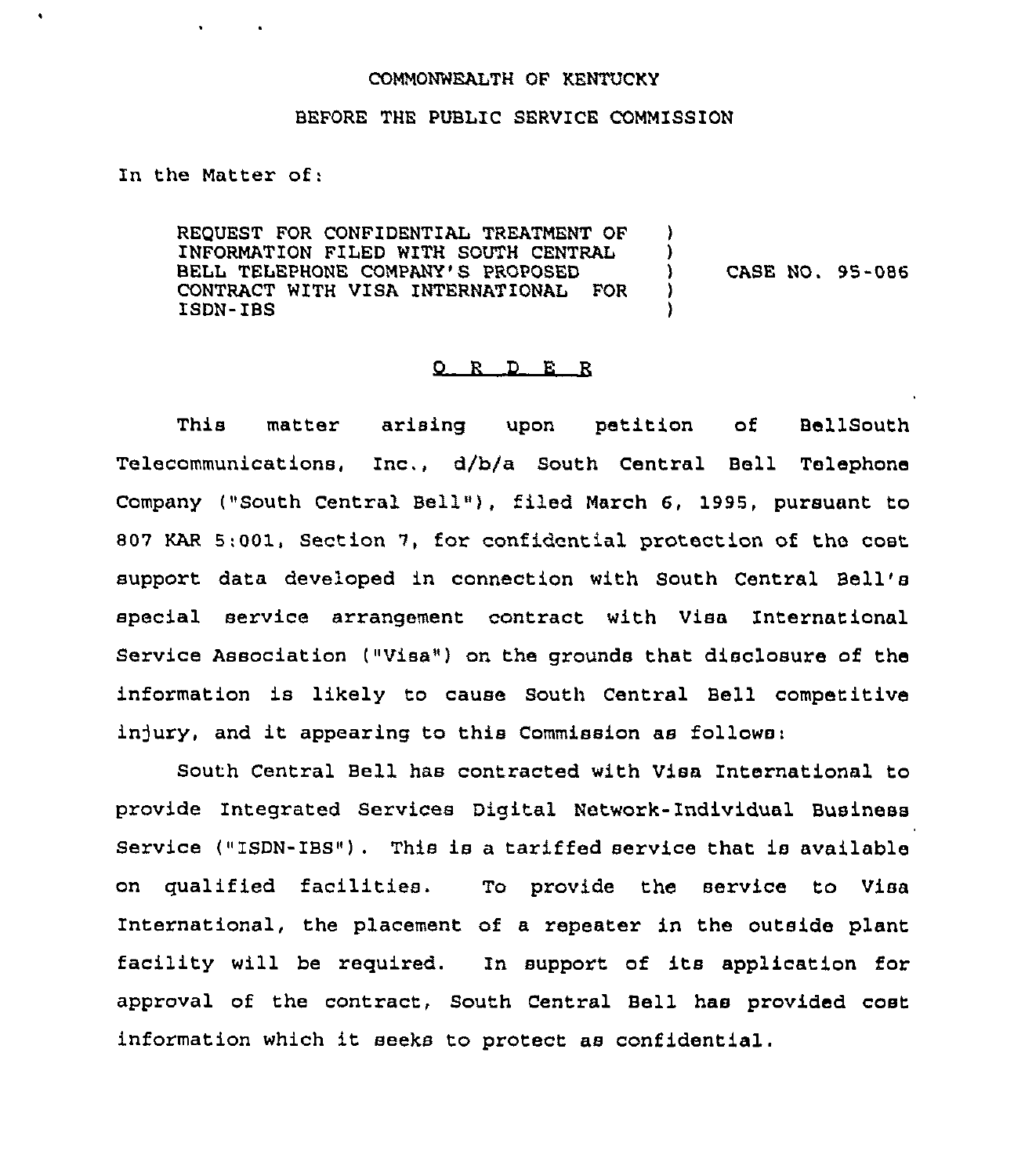The information sought to be protected is not known outside South Central Bell and is not disseminated within South Central Bell except to those employees who have a legitimate business need to know and act upon the information. South Central Bell seeks to preserve and protect the confidentiality of the information through all appropriate means, including the maintenance of appropriate security at its offices.

 $\mathbf{v} = \mathbf{v} \times \mathbf{v}$  .

KRS 61.872(1) requires information filed with the Commission to be available for public inspection unless specifically exempted by statute. Exemptions from this requirement are provided in KRS 61.878 (1) . That section of the statute exempts 12 categories of information, One category, exempted in subparagraph (c)(1) are "records ...generally recognized as confidential or proprietary, which if openly disclosed would permit an unfair commercial advantage to competitors of the entity that disclosed the records;  $\ldots$ ... To qualify for the exemption it must be established that disclosure of the information is likely to cause substantial competitive harm to the party from whom the informaticn was obtained. To satisfy this test, the party claiming confidentiality must demonstrate actual competition and a likelihood of substantial competitive injury if the information is disclosed. Competitive injury occurs when disclosure of the information gives competitors an unfair business advantage.

ISDN-IBS service allows business customers to transmit voice and data over ISDN channels through the exchange network. This service is an alternative to other local exchange service

 $-2-$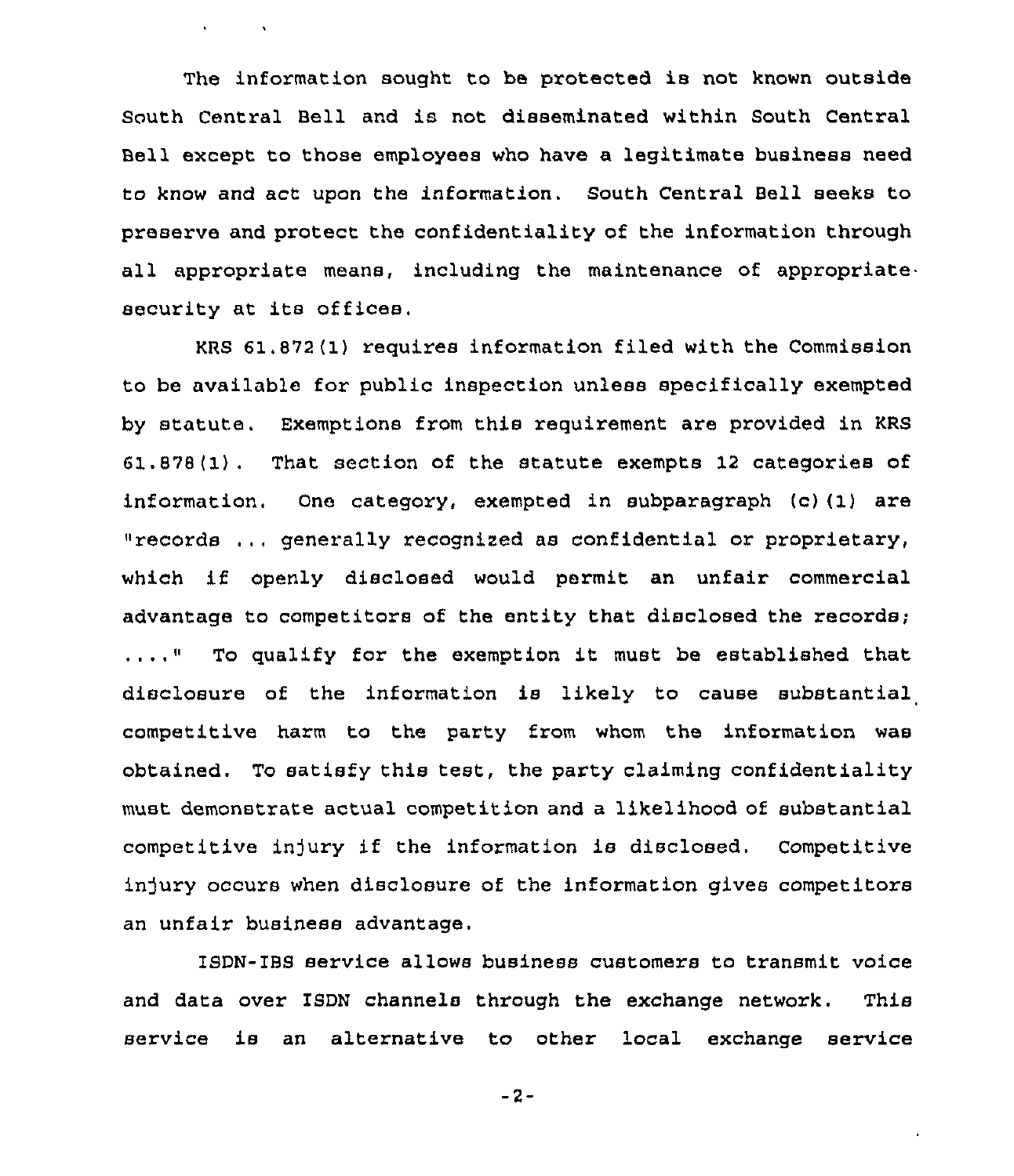offerings, private line/data services, and dedicated private line networks. South Central Bell's competitors for local exchange service are cellular carriers who may also provide cellular data services and will soon include providers of personal communications services, cable TV providers, and alternate access providers. South Central Bell's competitors for private line/data services and networks are interexchange carriers, resellers, and vendors of microwave, digital radio, fiber, VSAT, and other wireless equipment and services. The information sought to be protected would enable such competitors to determine South Central Bell's cost and contribution from the service which they could use in developing market strategies to the detriment of South Central Bell, Therefore, disclosure of the information is likely to cause South Central Bell competitive injury and the information should be protected as confidential.

 $\ddot{\phantom{0}}$ 

**Contract Street** 

This Commission being otherwise sufficiently advised,

IT IS ORDERED that the cost support data developed by South Central Bell in connection with its special service contract with Visa International, which South Central Bell has petitioned to be withheld from public disclosure, shall be held and retained by this Commission as confidential and shall not be open for public inspection.

 $-3-$